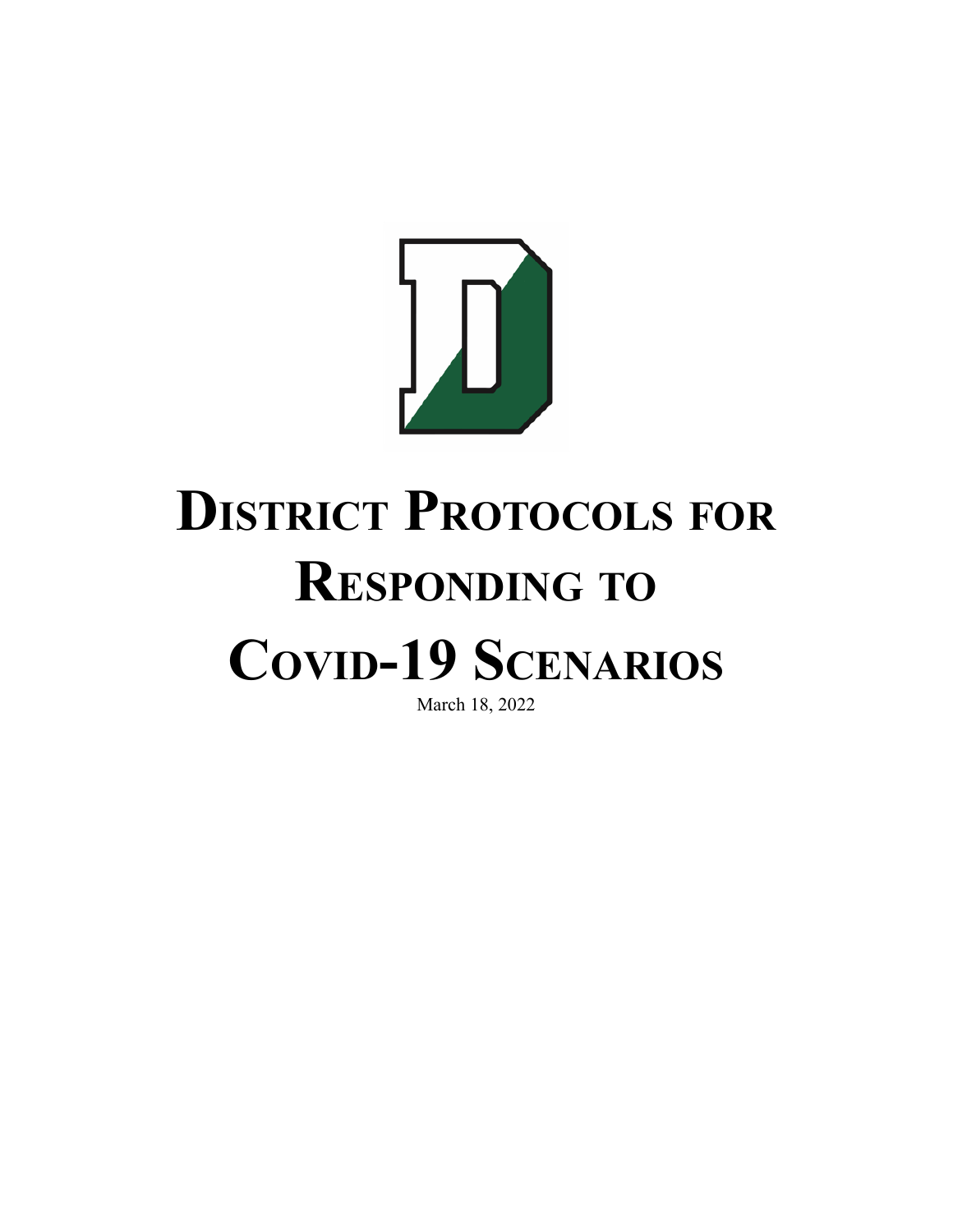## **GENERAL OVERVIEW**

A safe Duxbury Public School return to in-person school environments requires a culture of health and safety every step of the way. Specifically:

> ● Duxbury Staff will monitor themselves for symptoms daily and students, with the assistance of families will also be monitored daily for symptoms. Duxbury Staff and students will be expected to stay home if feeling sick.

• All members of the Duxbury School community will do their part to protect others and not come to school if they are exhibiting any COVID-19 symptoms or are feeling sick.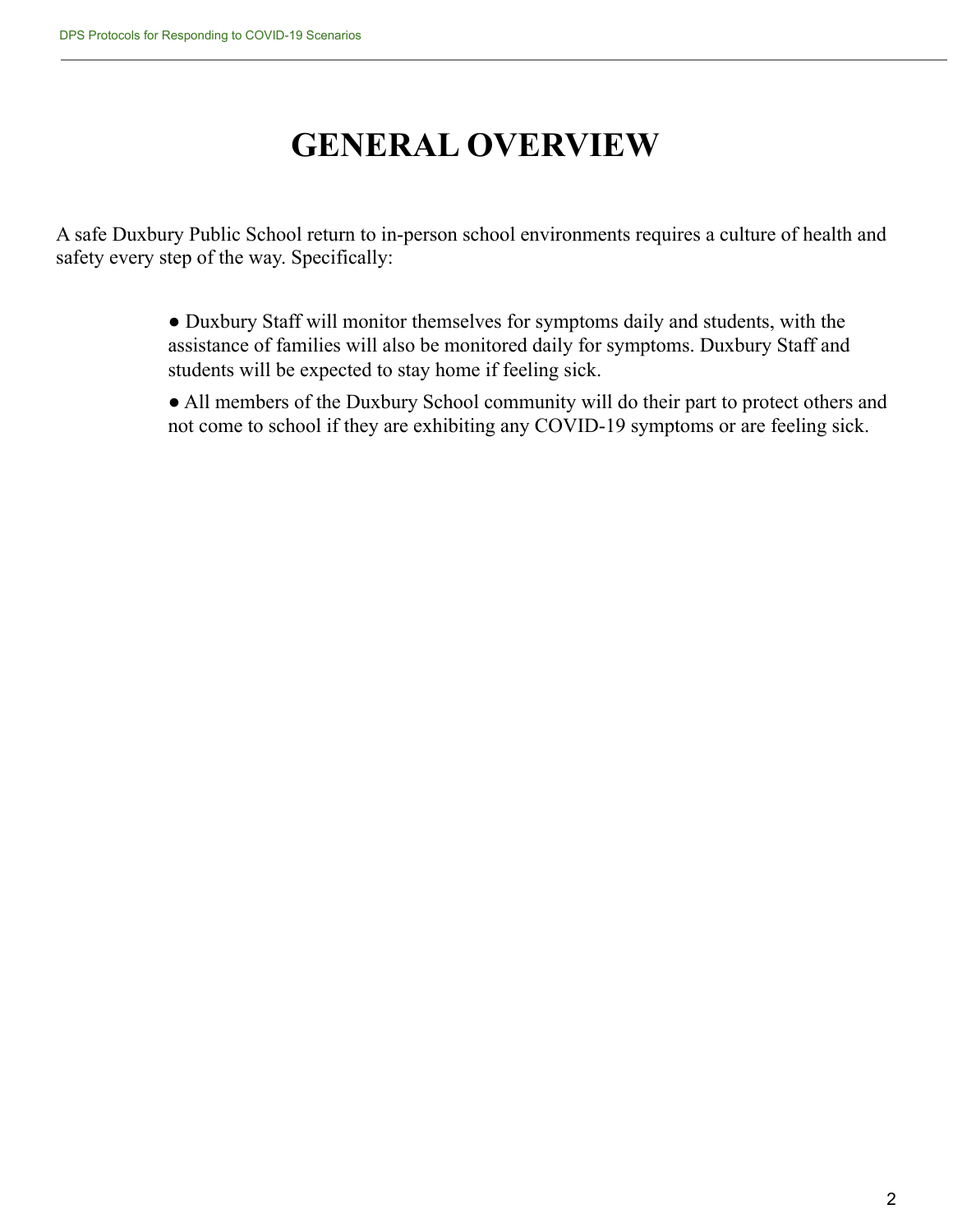## **TABLE OF CONTENTS**

| <b>Section 1: Key Definitions</b>                           | 4                       |
|-------------------------------------------------------------|-------------------------|
| <b>COVID 19 Symptoms</b>                                    | 4                       |
| <b>Masking</b>                                              | $\overline{\mathbf{4}}$ |
| <b>Primary Point of Contact</b>                             | 5                       |
| <b>Close Contacts</b>                                       | 6                       |
| Recommended testing and quarantine response protocols       | $\overline{7}$          |
| Protocol A: For individuals who test positive for COVID-19  | 8                       |
| <b>Protocol B: Protocol for asymptomatic close contacts</b> | 8                       |
| <b>Protocol C: Protocol for symptomatic individuals</b>     | 10                      |
| <b>Section 3: Frequently Asked Questions</b>                | 12                      |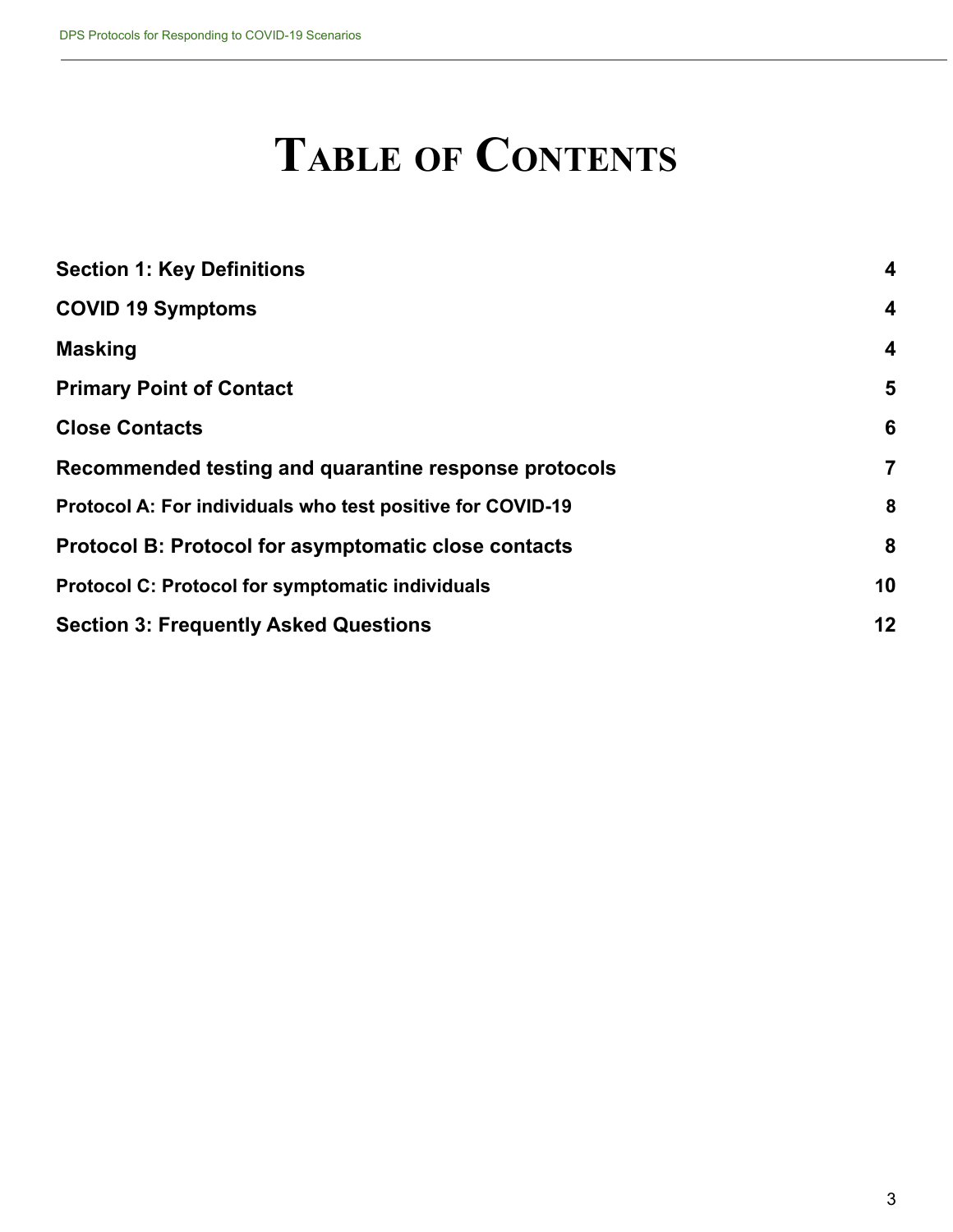## <span id="page-3-0"></span>**Section 1: Key Definitions**

#### **COVID 19 Symptoms**

#### <span id="page-3-1"></span>**COVID-19 symptoms**

- **● Fever (100.0° Fahrenheit or higher), chills, or shaking chills**
- **● Difficulty breathing or shortness of breath**
- **● New loss of taste or smell**
- **● Muscle aches or body aches**
- Cough (not due to other known cause, such as chronic cough)
- Sore throat, *when in combination with other symptoms*
- Nausea, vomiting, or diarrhea *when in combination with other symptoms*
- Headache *when in combination with other symptoms*
- Fatigue, *when in combination with other symptoms*
- Nasal congestion or runny nose (not due to other known causes, such as allergies) *when in combination with other symptoms*

**Unvaccinated individuals** and any close contacts presenting these symptoms should follow testing and quarantine response protocols as outlined in this document.

**Vaccinated individuals** who are not close contacts should follow the testing and quarantine response protocols if they are experiencing symptoms in bold. These individuals may also seek clinical guidance to assess the need for PCR testing if they have other symptoms on this list.

#### **Masking**

- <span id="page-3-2"></span>**● Effective Monday, February 28, the DESE mask requirement was lifted statewide.**
- The Duxbury School Committee Face Coverings Policy EBCFA was updated on February 10, 2022 and February 28, 2022:
	- A face covering that covers the nose and mouth is strongly recommended to be worn by individuals who remain unvaccinated or are otherwise immunocompromised in school buildings, and on school grounds, even when social distancing is observed.
	- Students and staff returning from 5 day quarantine following a positive COVID test must follow strict mask use, other than when eating, drinking, or outside, and conduct active monitoring for symptoms, through day 10 of exposure.
	- All staff and students must wear masks while in school health offices but masks are no longer required on school buses (see CDC information below).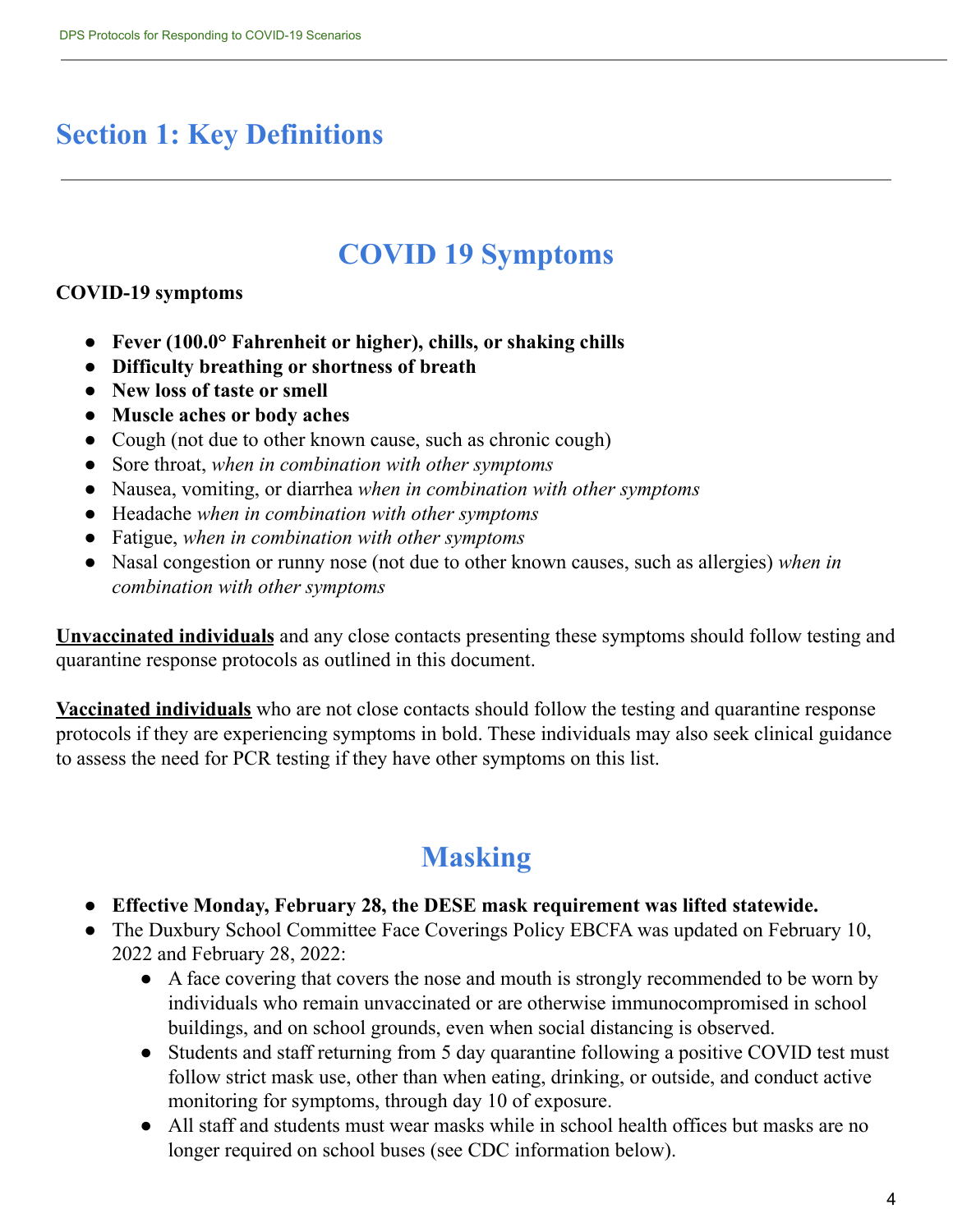- Any Duxbury community member who prefers to mask at school should be supported in this choice.
- The CDC has also updated its masking recommendations:
	- Effective February 25, 2022, CDC is exercising its enforcement discretion to not require that people wear masks on buses or vans operated by public or private school systems, including early care and education/child care programs. The CDC made this change to align with updated [guidance](https://www.cdc.gov/coronavirus/2019-ncov/science/community-levels.html) that no longer recommends universal indoor mask wearing in K-12 schools and early education settings in areas with a low or medium [COVID-19](https://www.cdc.gov/coronavirus/2019-ncov/your-health/covid-by-county.html) [Community](https://www.cdc.gov/coronavirus/2019-ncov/your-health/covid-by-county.html) Level. School systems at their discretion may choose to require that people wear masks on buses or vans.

Please note: DESE and DPH will continue to consult with medical advisors and may update the masking requirements above as we learn more about COVID-19's effects on hospitalizations in Massachusetts and on children.

#### **Primary Point of Contact**

<span id="page-4-0"></span>The School Nurse at each building will be the primary point of contact should a staff member, or student present as symptomatic or receive a positive test for COVID-19. The School Nurse will notify the Building Administrator/s. Collectively they will coordinate communication regarding possible COVID cases, specifically with contact tracing, notifying families, staff, administration, and maintenance as needed. Our Building Administrators will coordinate receiving students out of the classroom or off the bus and escorting patients to the health office if a nurse or assistant is unavailable due to patients in the health office. This pertains to students who are showing concerning symptoms and the bus company or the teacher called ahead. This helps facilitate the flow into the health office and minimizes increased cross exposure to other students, staff etc.

| <b>Chandler School Nurse:</b> | Katie Jacobson - kjacobson@duxbury.k12.ma.us                                                       |
|-------------------------------|----------------------------------------------------------------------------------------------------|
| Alden School Nurse:           | Sarah Dooley- $\frac{\text{sdooley}(a)\text{duxbury.k12} \cdot \text{ma.us}}{a\text{duxbury.k12}}$ |
| DMS School Nurse:             | Karen Doyle, District Nurse Leader- kdoyle@duxbury.k12.ma.us                                       |
| DHS School Nurses:            | Margi Malone-mmalone@duxbury.k12.ma.us                                                             |
|                               | Andrea O'Neil <u>aoneil@duxbury.k12.ma.us</u>                                                      |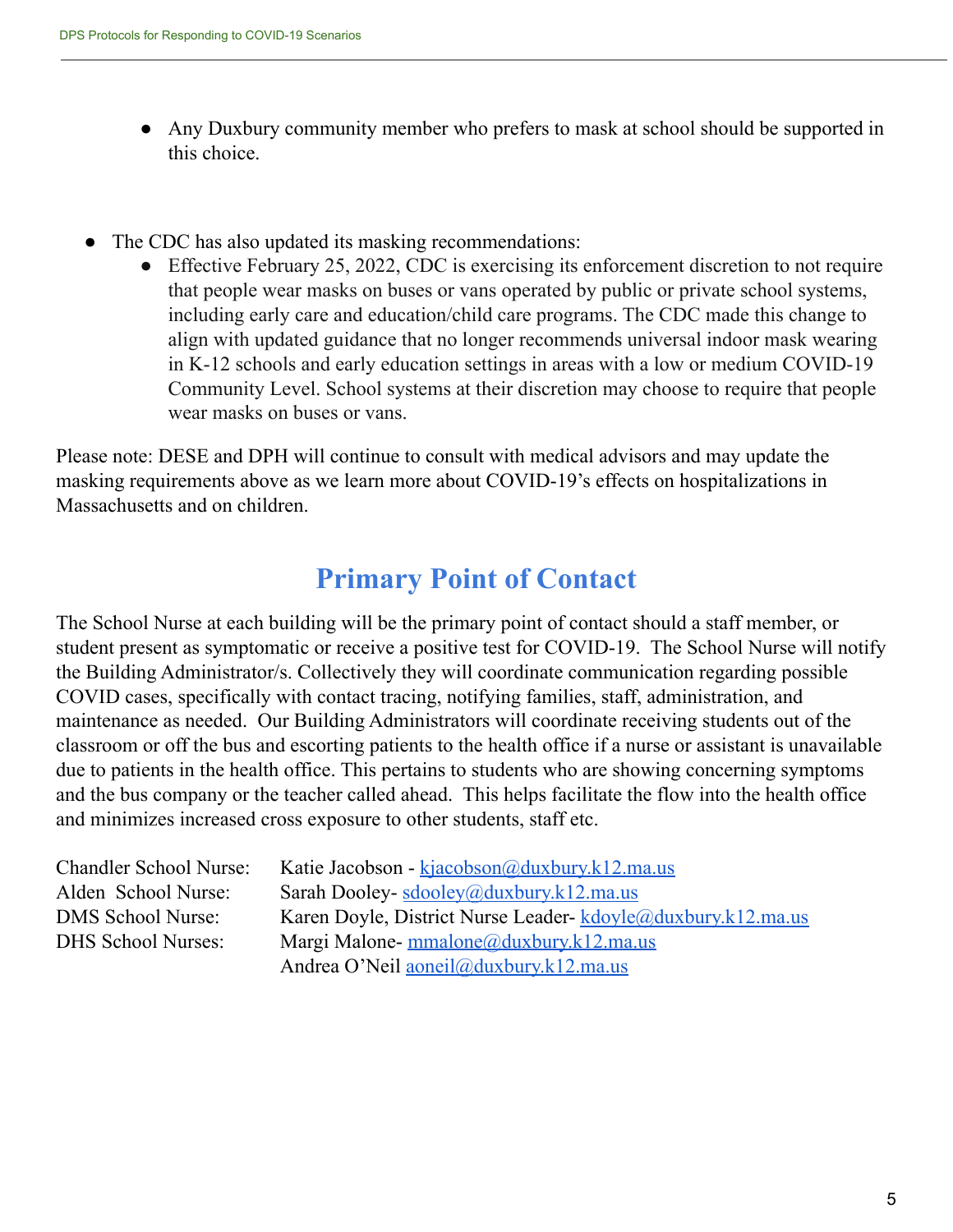

## **Close Contacts**

<span id="page-5-0"></span>Close contacts are defined as individuals who have been within 6 feet of a

COVID-19 positive individual while indoors, for at least 15 minutes (cumulative) during a 24-hour period. Please note that the at-risk exposure time begins 48 hours prior to symptom onset (or time of positive test if asymptomatic) and continues until the time the COVID-19 positive individual is isolated.

In general, close contacts should follow the testing and quarantine response protocols in this document. However, certain close contacts are exempted from testing and quarantine response protocols as noted below.

#### **Close Contacts who are exempt from testing and quarantine response protocols**

The following close contacts are exempt from testing and quarantine response protocols:

- Asymptomatic, fully vaccinated close contacts: Individuals who are asymptomatic and fully vaccinated are exempt from testing and quarantine response protocols.
- Classroom close contacts: An individual who is exposed to a COVID-19 positive individual in the classroom while both individuals were masked, so long as the individuals were spaced at least 3 feet apart, is exempt from testing and quarantine response protocols.
- Close contacts who have had COVID-19 within the past 90 days: An individual who has been previously diagnosed with COVID-19 and then becomes a close contact of someone with COVID-19 is exempt from testing and quarantine response protocols if:
	- The exposure occurred within 90 days of the onset of their own illness AND
	- The exposed individual is recovered and remains without COVID-19 symptoms (positive result confirmed by copy of lab result or Local Board of Health.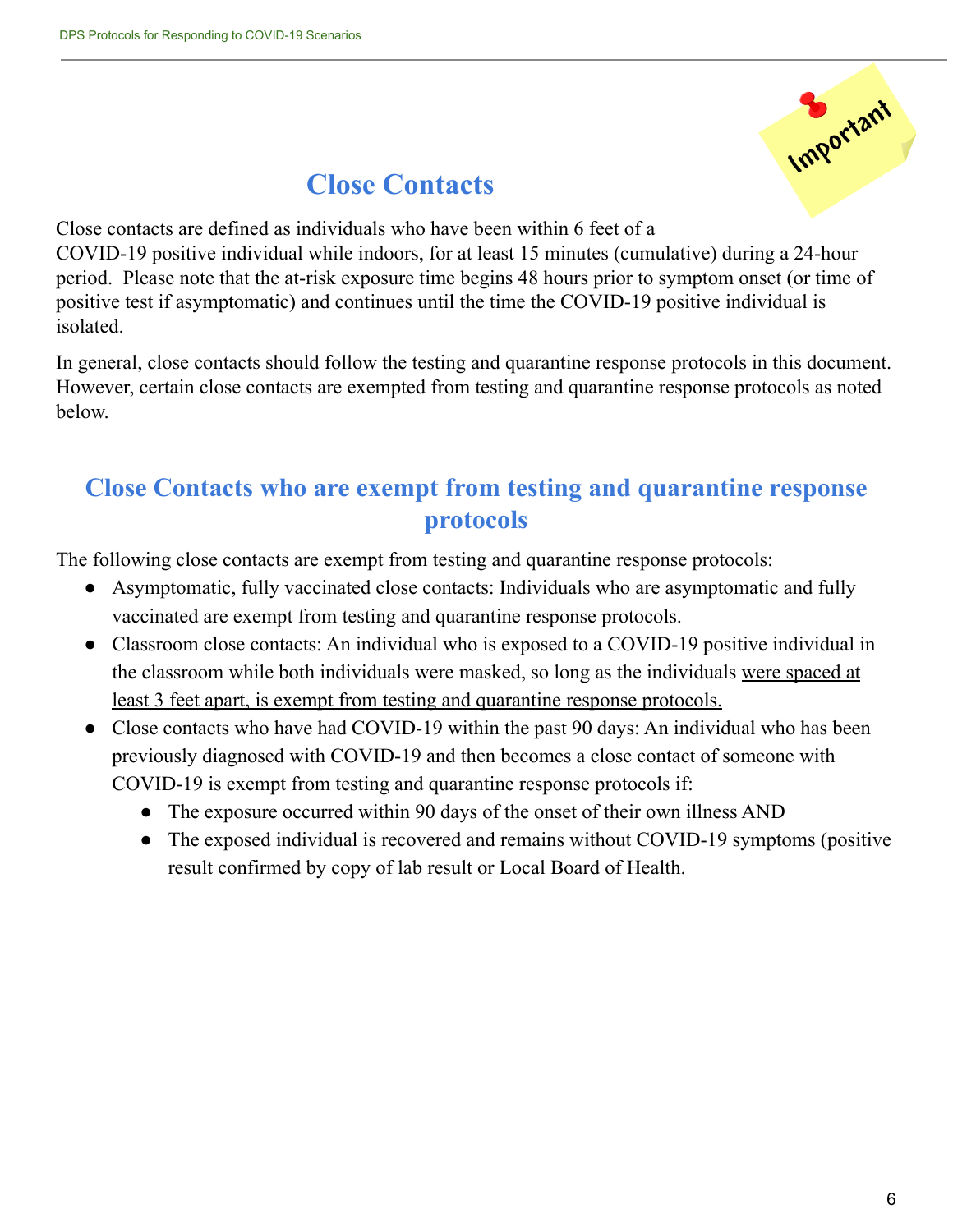#### <span id="page-6-0"></span>**Recommended testing and quarantine response protocols**

This section outlines testing and quarantine response protocols for individuals – students and staff – who test positive for COVID-19, close contacts who are not exempt from testing and quarantine response protocols, and symptomatic individuals. Each scenario outlines the duration of any recommended quarantine or isolation, the conditions to be met in order for the individual to return to school, and any additional considerations.

Overview of Protocol Categories:

- **Protocol A:** For individuals who test positive for COVID-19
- **Protocol B:** Protocol for asymptomatic close contacts
- **Protocol C:** Protocol for symptomatic individuals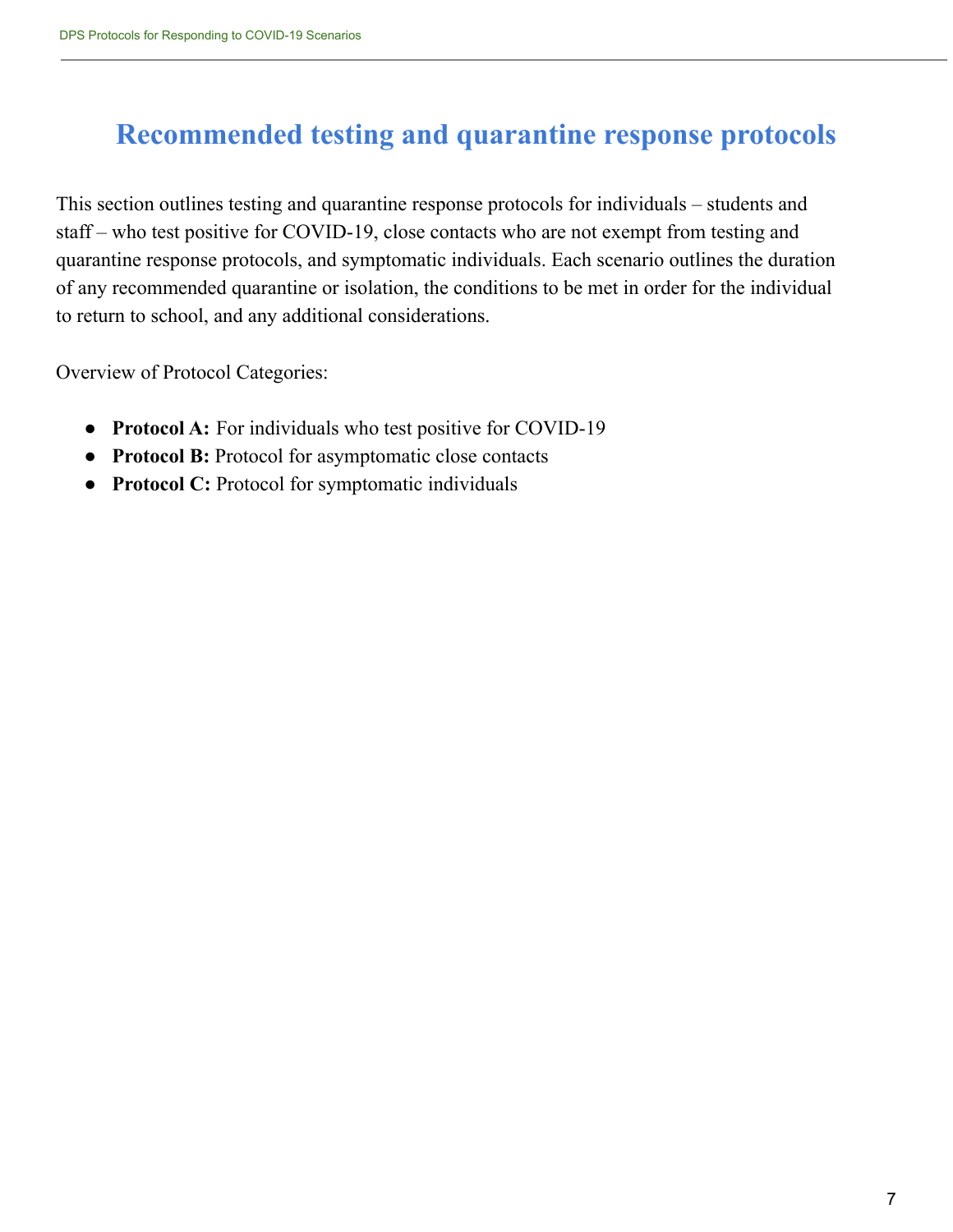#### <span id="page-7-0"></span>**Protocol A: For individuals who test positive for COVID-19**

- **Duration:** Isolation for all COVID-19 positive cases regardless of vaccination status is a minimum of 5 days after symptom onset or after positive PCR or antigen test, if asymptomatic.
- **Return to school:** After 5 days *and* once they have:
	- Been without fever for 24 hours (and without taking fever-reducing medications); *and*
	- Experienced improvement in other symptoms; *and*
	- Following the 5-day isolation period, individuals must mask for 5 additional days when around others. Individuals who are unable to mask should follow the information provided in the FAQ released on October 12, 2021.
	- Individuals who do not meet these criteria after 5 days may receive clearance from either public health authority contact tracers (the local board of health or Community Tracing Collaborative) or school health professional before returning to school.

**Note:** Return to school should be based on time and symptom resolution. Repeat testing prior to return is not recommended.

#### **Protocol B: Protocol for asymptomatic close contacts**

<span id="page-7-1"></span>Close contacts who are not exempt from testing and quarantine response protocols and are asymptomatic follow the guidelines in Protocol B below. **Please recall that all asymptomatic, fully vaccinated individuals are exempt from close contact testing and quarantine response protocols and therefore do not need to follow Protocol B.** However, fully vaccinated individuals are expected to monitor for symptoms and stay home and get tested if they experience symptoms, in alignment with statewide guidance and Protocol C.

**Note:** In some cases, individuals may be asked to follow specific testing and quarantine response protocols (including durations for quarantine/isolation) provided by contact tracers or local health officials which may differ from the recommended protocols below.

#### **Protocol B for asymptomatic close contacts who are not exempt from testing and quarantine response protocols**

Districts who participate in the statewide COVID-19 testing program or another similar testing program are strongly encouraged to utilize the new Test and Stay (B-1) protocol option to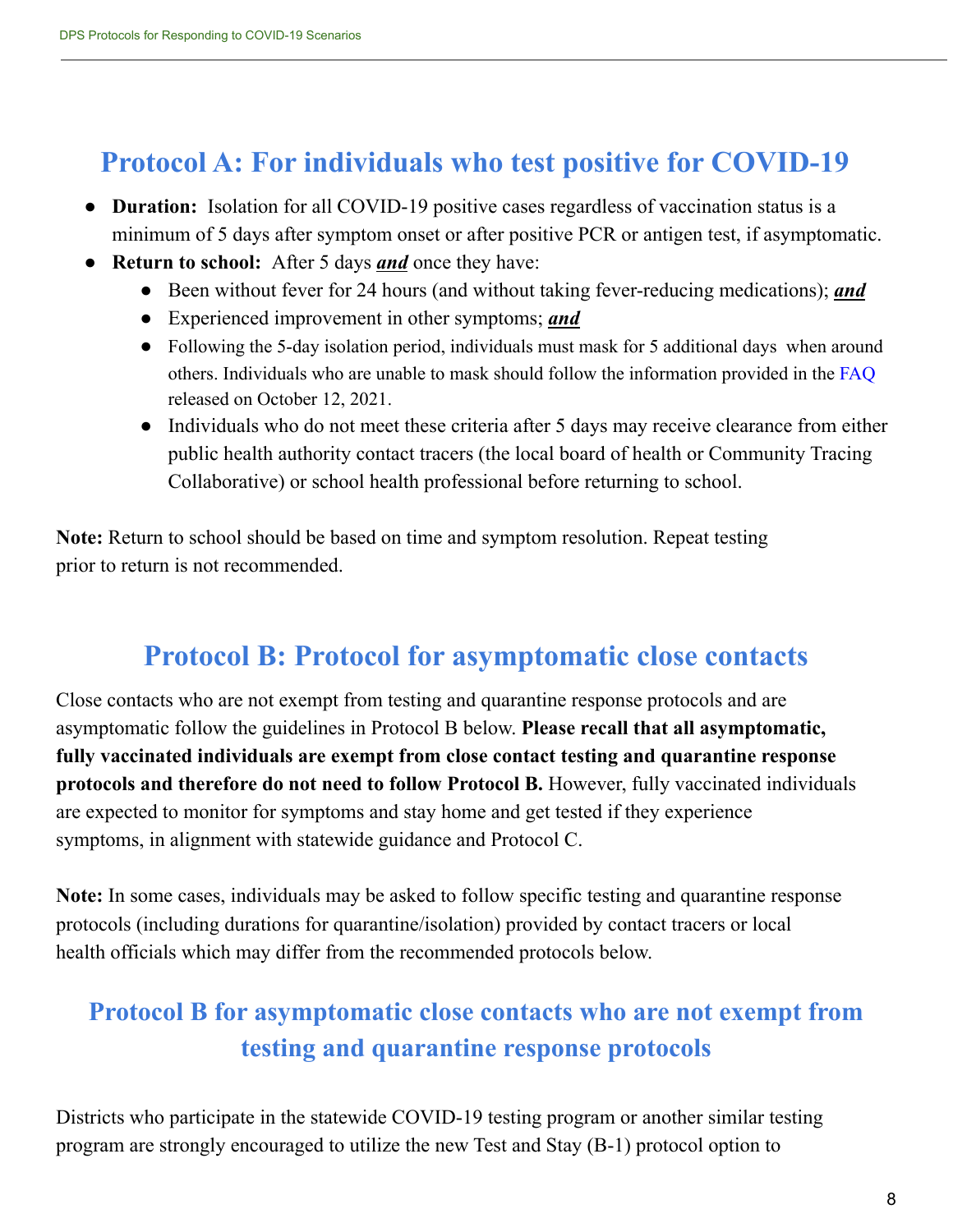minimize the amount of time individuals are out of school. This testing and quarantine response protocol has been shown to be generally equivalent to quarantine for school-based contacts, and a safe alternative to at-home isolation. If schools choose not to participate in the statewide COVID-19 testing program and do not participate in a similar testing initiative, unvaccinated individuals follow the traditional quarantine (B-2) protocol.

Individuals who are part of the Test and Stay protocols may be eligible to participate in school sports and extracurricular activities, provided that they are in compliance with the applicable protocol. For events and sports that take place on non-school days, testing will still be required on those days to participate.

As part of Test and Stay, quarantine is still strongly recommended for individuals outside of school settings.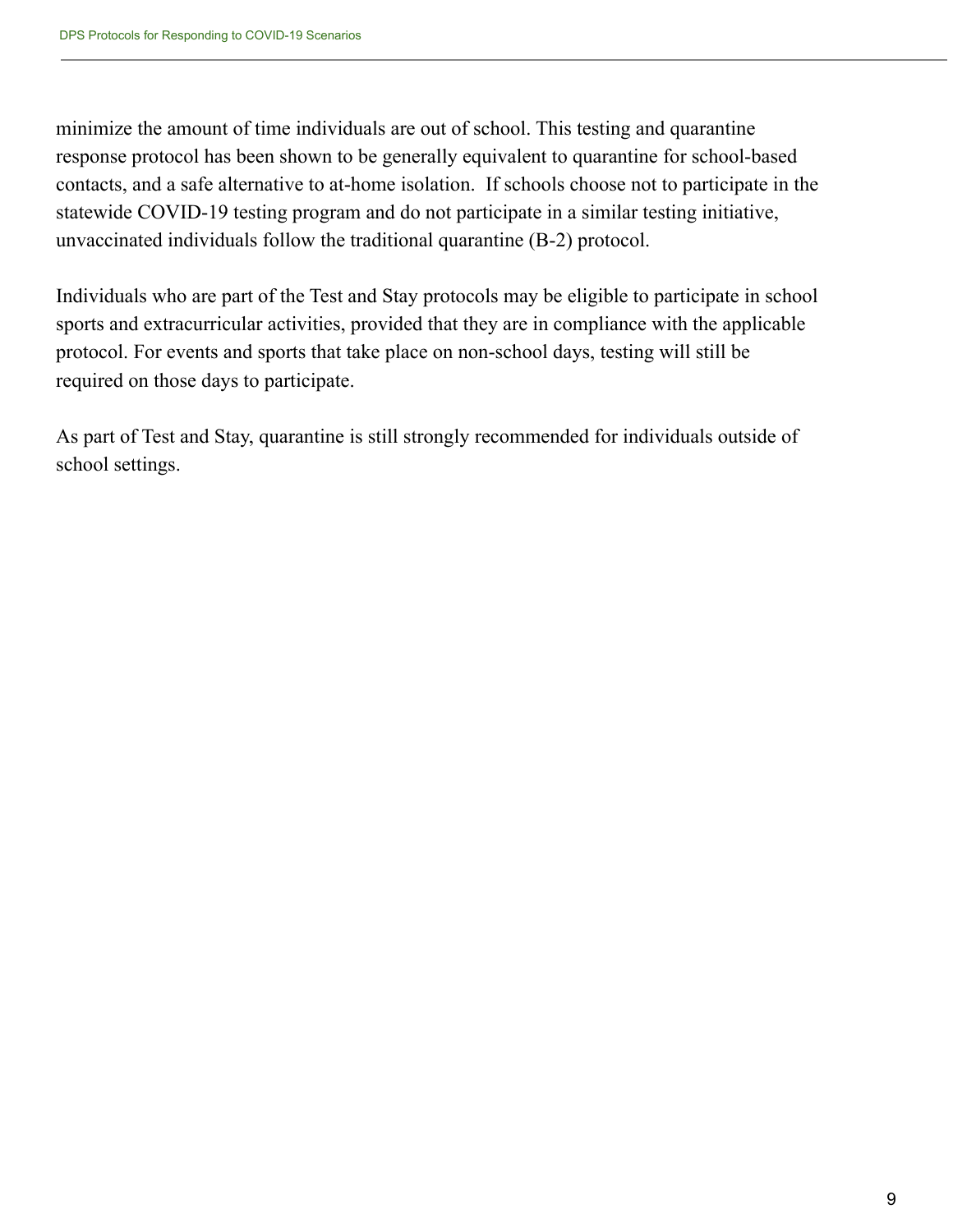## **Protocol C: Protocol for symptomatic individuals**

<span id="page-9-0"></span>Protocol C applies to vaccinated and non-vaccinated individuals who experience the COVID-19 symptoms listed in Section 1 applicable to their status. and who have not tested positive for COVID-19.

#### **Protocol C-1: Return to school post-symptoms with test**

- **Duration:** Dependent on symptom resolution
- **Return to School:** Individuals may return to school after all of the following are met:
	- DPH guidance recommends that individuals receive a negative PCR or antigen test result for COVID-19. An antigen test may be self-administered and does not need to be proctored or performed by a healthcare professional. Note: So long as the individual is not a close contact.
	- If a medical professional makes an alternative diagnosis for the COVID-19-like symptoms, the individual may use this recommendation (e.g., for influenza or strep pharyngitis) in lieu of a PCR test or antigen test.
	- Have improvement in symptoms.
	- Have been without fever for at least 24 hours without the use of fever-reducing medications.

**Note:** If the symptomatic individual was a close contact who is not exempt from testing and quarantine response protocols, after symptoms resolve and they receive a negative PCR or antigen test, they should follow Protocol B-1 for Test and Stay. If the family or adult individual opts out of Test and Stay, they will follow Protocol B-2 or B-3.

## **Protocol C-3: Protocol for symptomatic individuals during the school day**

- **Duration:** Dependent on symptom resolution
- **Return to School:** A student or staff member presents to the school health office with any symptoms from the list in Section 1, parent or guardian can consent to a BinaxNOW test if available.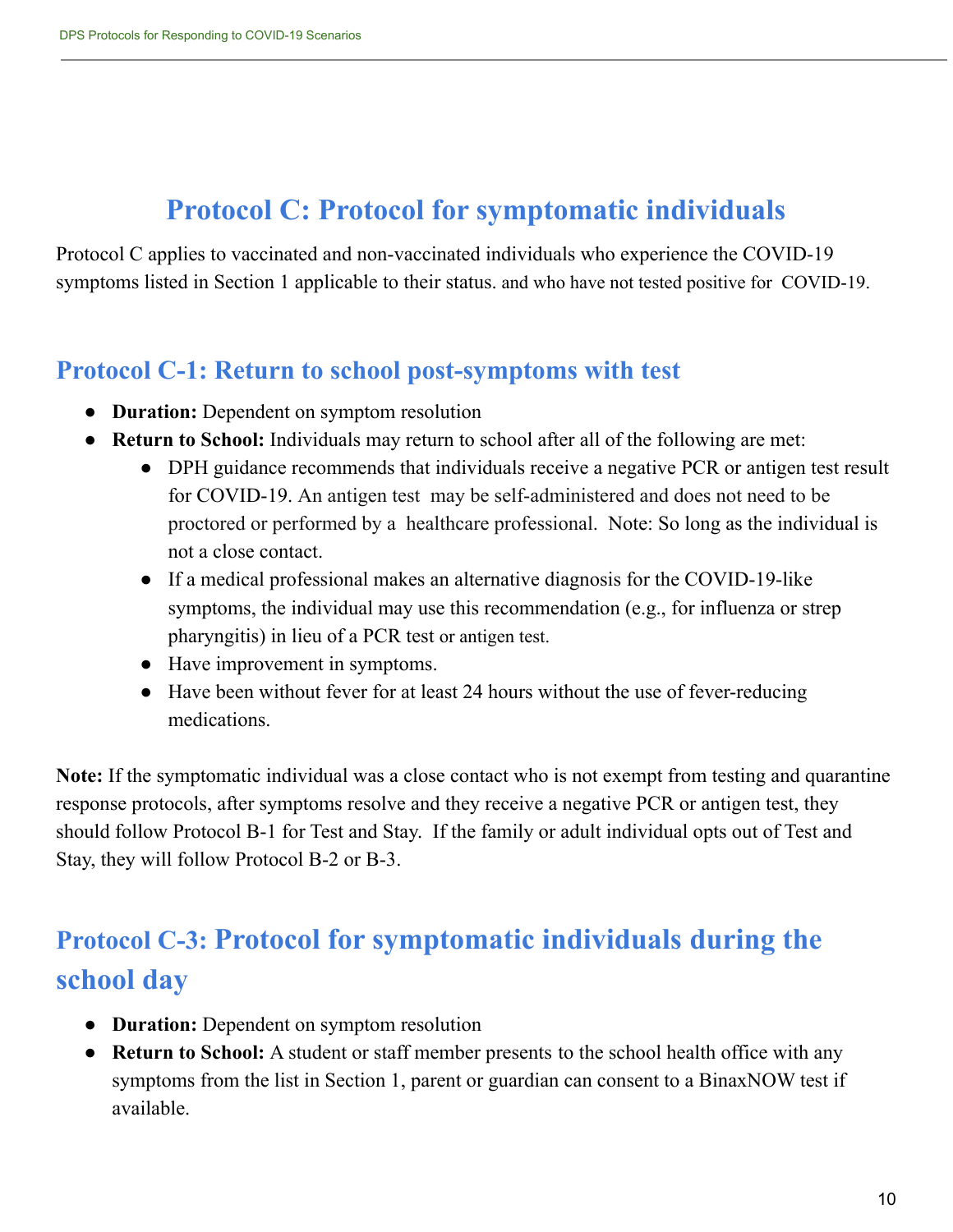- If the result is positive, they should be sent home and follow Protocol A.
- If the result is negative, they should be sent home depending on the severity of the symptoms. The student's parent/guardian, or the staff member, should be informed that the negative test is presumptive and they should follow Protocol C-1.

Note: BinaxNOW tests are less sensitive and less specific than PCR tests. PCR confirmation is recommended for asymptomatic persons with a positive BinaxNOW test, and for symptomatic persons with a negative test, unless those symptoms are unlikely to be due to COVID-19. If the results are discordant, for the purposes of these protocols the PCR result would be taken as the true result, assuming the two tests are done within 2 days of each other.

**\*Mild Symptoms**: A student or staff member presents to the school health office with mild symptoms from the list in Section 1, parent or guardian can consent to a BinaxNOW test if available.

- If the result is positive, they should be sent home and follow Protocol A.
- If the result is negative, they should remain in school.
	- If the minimal symptom(s) persist, the individual may be re-tested within the subsequent 3 days. If symptoms worsen, the individual should seek medical care and be evaluated for the need for PCR testing.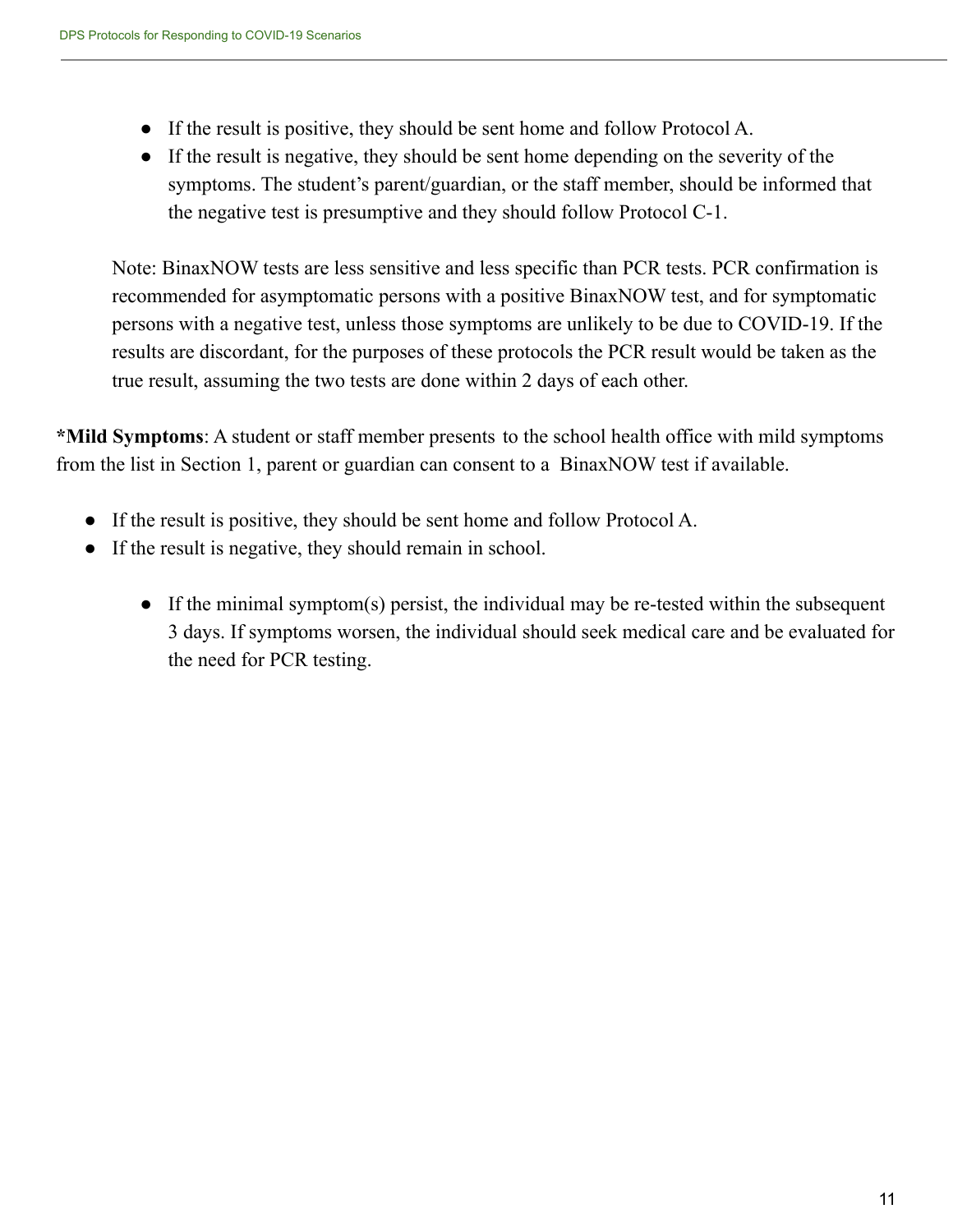## **Section 3: Frequently Asked Questions**

#### <span id="page-11-0"></span>**Who should receive a diagnostic test?**

• If staff or students have COVID-19 symptoms, they should be tested and follow the protocols outlined in Protocol C.

#### **When and how should BinaxNOW tests be used for diagnostic purposes?**

- The BinaxNOW test is a rapid antigen test. Rapid antigen tests perform best when the person is tested in the early stages of infection with COVID-19, when the viral load is generally highest.
- When a student or staff member presents to the school health office with any symptom from the list in Section 1, they should receive a BinaxNOW test if available.
	- If the result is positive, they should be sent home and follow Protocol A.
	- If the result is negative, they should be sent home. The student's parent/guardian, or the staff member, should be informed that the negative test is presumptive and they should follow Protocol C.

**Note:** BinaxNOW tests are less sensitive and less specific than PCR tests. PCR confirmation is recommended for asymptomatic persons with a positive BinaxNOW test, and for symptomatic persons with a negative test, unless those symptoms are unlikely to be due to COVID-19. If the results are discordant, for the purposes of these protocols the PCR result would be taken as the true result, assuming the two tests are done within 2 days of each other.

#### **How should schools address individuals with mild symptoms during the school day?**

- If an individual has mild symptoms, the individual may be considered for testing using BinaxNOW, if available.
	- If the result is positive, they should be sent home and follow Protocol A.
	- If the result is negative, they should remain in school.
- If the minimal symptom(s) persist, the individual may be re-tested within the subsequent 3 days. If symptoms worsen, the individual should seek medical care and be evaluated for the need for PCR testing.

#### **What should districts and schools do if they have a high volume of cases?**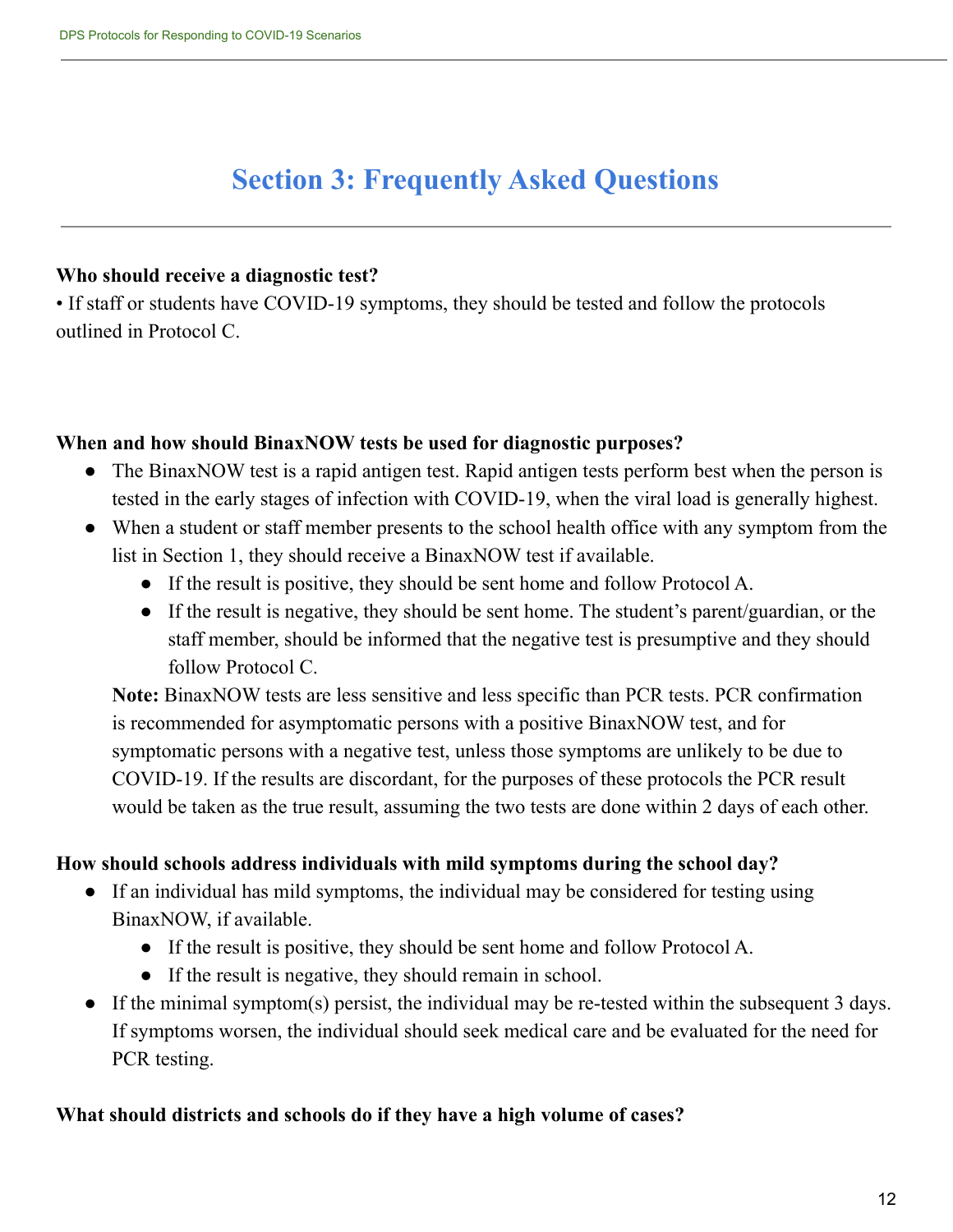● Districts and schools can contact the DESE Rapid Response Help Center at 781-338-3500 for guidance if they are experiencing a high volume of cases. Notification should also be provided to local boards of health and district leadership.

#### **Where can individuals receive an individual PCR test?**

Current available local testing sites for Covid-19:

Convenient MD - Pembroke 296 Old Oak Street Pembroke, MA 02359 339-244-3033

Harbor Medical - Pembroke 15 Corporate Park Drive Pembroke, Ma 02359 617-724-7000

Health Express - Kingston 182 Summer Street Kingston, MA 02364 781-626-5340

Atrius Health - Harvard Vanguard PMG 10 Cordage Park Cir, Plymouth, MA 02360 PHONE: 617-629-6000 HOURS: 8:00am-6:00pm Mon-Fri

Beth Israel Deaconess Hospital Plymouth Drive-Thru 275 Sandwich St, Plymouth, MA 02360 PHONE: 508-746-2000 HOURS: 11:00am-12:00pm & 1:00pm-2:30pm Mon / 12:30-1:30pm Thurs / 6:30am-9:00am & 10:00am-12:00pm Tues, Wed, Fri / Closed Sat-Sun

Beth Israel Deaconess Hospital Plymouth 281 Sandwich St, Plymouth, MA 02360 PHONE: 508-746-2000 HOURS: 24 HRS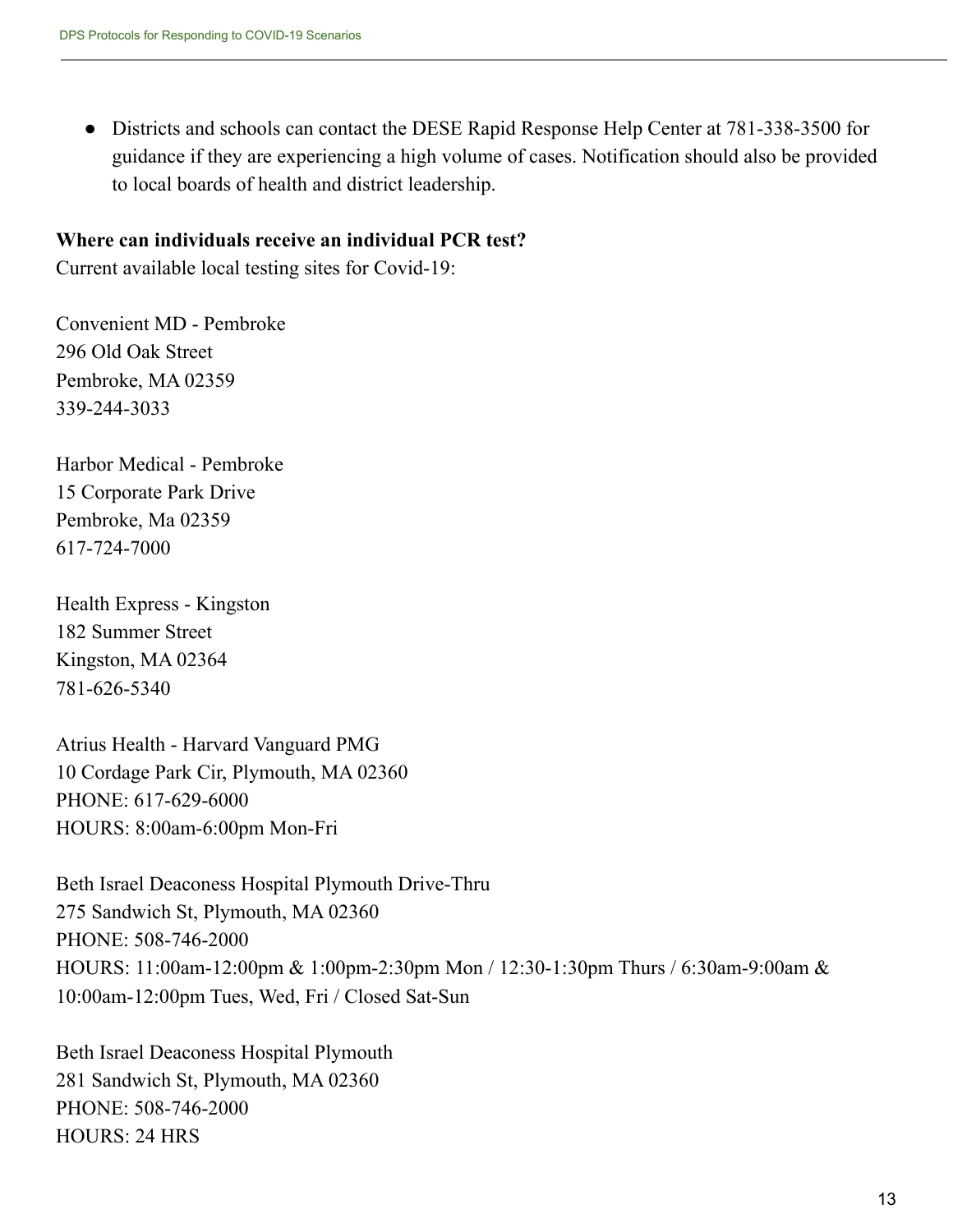CVS Carver - Minute Clinic 100D North Main St, Carver, MA 02330 PHONE: HOURS: 9:00am-6:00pm Mon-Fri / 9:00am-5:00pm Sat-Sun

South Shore Medical Center Drive-Up 143 Long Water Dr, Norwell, MA 02061 PHONE: 781-681-0365 HOURS: 7:30am-2:00pm Mon-Fri / 8:00am-12:00pm Sat-Sun

CVS Bridgewater - Minute Clinic 9-19 Summer St, Bridgewater, MA 02324 PHONE: HOURS: 9:00am-6:00pm Mon-Fri / 9:00am-5:00pm Sat-Sun

Health Express Abington 170 Bedford St., Abington, MA 02351 PHONE: 781-626-5700 HOURS: 9:00am-7:00pm Mon-Fri / 9:00am-4:00pm Sat-Sun CareWell Urgent Care Norwell 42 Washington St, Norwell, MA 02061 PHONE: 781-421 3503 HOURS: 8:00am-8:00pm Mon-Sun

Fallon Ambulance - Massasoit Community College 1 Massasoit Blvd, Brockton, MA 02302 PHONE: HOURS: 7:00am-11:00am Mon, Wed, Fri / 2:00pm-7:00pm Tue, Thurs, Sat

Brockton Hospital 680 Centre St, Brockton, MA 02302 PHONE: 508-941-7000 HOURS: Call for information